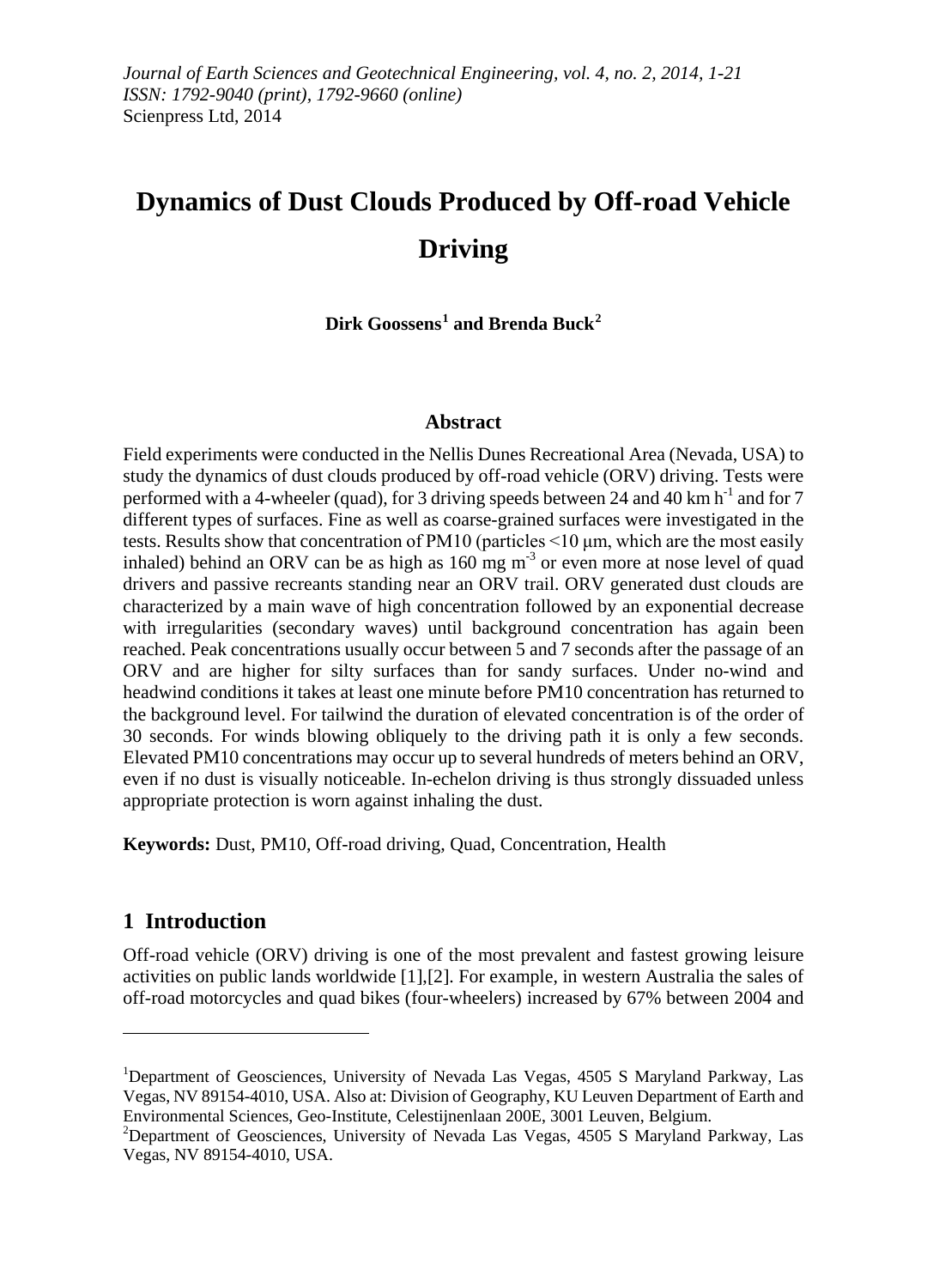2008 [3]. In Montana (USA) the number of registered ORV drivers doubled between 2002 and 2007 [4]. In southern Nevada (USA) the number of off-road drivers has quadrupled in only the last few years [5]. In 2008, the Bureau of Land Management in Las Vegas estimated that the number of off-road drivers in the city (residents plus tourists) had increased to more than 300 000 [6]. Elsewhere in the world ORV activity is also increasing, on all continents [7].

Emissions of soil dust created by ORV activity were hardly studied before the early 1990s, but received much attention since then: see [8], [9], [10], [11], [12], to cite only a few studies. The importance of ORV driving on dust production, at least on a local scale, is very well illustrated by the study by Goossens et al. [13], who found that the contribution of ORV to dust production can be of the same order as that generated by wind, even in areas prone to severe wind erosion.

Most studies dealing with ORV dust focus on the emission rates, using active or passive sampling techniques. Surprisingly little attention has been paid to the characteristics of the dust clouds themselves, to their dynamics, and to the implications for health for the drivers and the surrounding passive recreants. For example, Wheeler [14] measured dust concentrations with a real-time dust monitor on a trailing vehicle following an ORV, but did not provide information on temporal or spatial variations of the concentration within the cloud. USEPA [15], with a summary in Lytle and Woo [16] performed experiments with (among others) ORVs to measure exposure to asbestos from natural soils in Clear Creek Management Area, California, USA. Motorcycle riding, quad riding and SUV (Sports Utility Vehicle) driving were compared, but no analysis was made of the dust clouds produced by them. Padgett et al. [17] performed samplings of dust generated by ORVs at Turkey Bay (Kentucky, USA), but did not characterize the structure of the clouds although they pointed out that concentration varied between locations and, thus, measurements taken at a single point are not appropriate for estimating erosion losses. Goossens and Buck [12] measured dust emissions for 3 types of ORVs (motorcycles, dune buggies, quads), 17 different types of surfaces, and 3 driving speeds, but did not provide information on temporal or spatial variations of the concentrations or on the structure of the dust clouds produced. Jia et al. [18],[19] collected dust during experiments with a car on two unpaved roads in Sweden, but no analysis was made of temporal or spatial variations of concentration in the cloud.

Real-time monitoring systems were developed to measure dust concentrations in front and behind a vehicle, such as TRAKER (Testing Re-entrainment Aerosol Kinetic Emissions from Roads, see [20], or SCAMPER (System of Continuous Aerosol Monitoring of Particulate Emissions from Roadways, see [21], but these do not measure the temporal or spatial evolution of the concentration in the cloud because they follow the vehicle as it moves along it pathway.

Several attempts were made to model the emissions. For example, Thornburg et al. [22] developed a probabilistic model to calculate the concentration in the trailing wake of a dust source. Parameters considered were: emission rate of the source, velocity (relative to the source) of the measuring point, distance from the source, offset angle from the centerline of movement, and turbulent diffusivity. Their model also contains a module for a quiescent environment scenario. Comparisons were made with experimental data from seven earlier conducted studies, but no information was given on the internal structure of the dust clouds, on temporal dilution patterns, or on total dust concentrations and their variation within the cloud. Jazcilevich et al. [23] developed a stochastic model based on empirical probability distribution functions to estimate human exposure to emissions from the resuspension of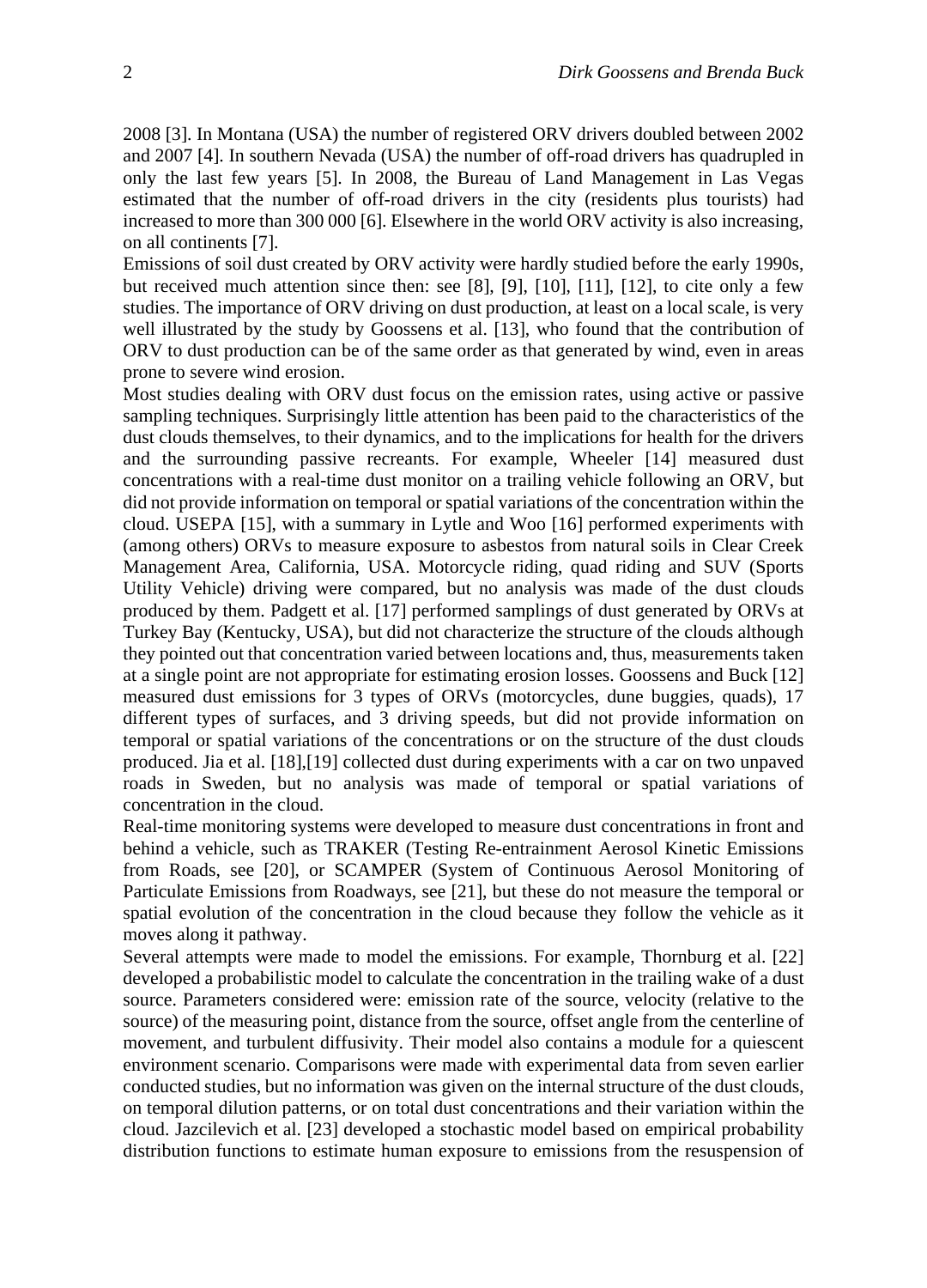road dust due to isolated wakes from moving vehicles. They describe the pattern of primary and secondary concentration waves in a dust cloud generated by a vehicle, but did not quantify this pattern in their field experiments, which mainly focused on the statistical distribution of exposure classes within the dust cloud.

The work by Mao et al. [24] is one of the rare studies that measured the temporal pattern of concentration in a dust cloud produced by a vehicle. Concentrations were measured with automated particle counters, for a number of vehicle passings, and concentrations were plotted as a function of time so that the changes in concentration could be followed in detail. However, measurements were performed on a single surface only (a dirt gravel road); all measurements were made well off the road, at distances of 67.5 m, 110 m and 160 m from the road, and the vehicle was a  $\frac{3}{4}$  ton truck (not an ORV). Although useful for comparisons with the current study, no attempts were made to calculate concentration on the road itself, for different driving speeds, different types of surfaces, or to present the dilution factor in terms of distance traveled along the road. Temporal patterns of dust concentration in a direction perpendicular to the road were also measured by [25], [26], [27] and [28], but these studies do not discuss the temporal and spatial patterns behind the vehicle, or the structure of the dust cloud.

Despite the important progress made during especially the last decade, little is thus known as yet regarding the structure of an ORV-produced dust cloud, its characteristics, and its evolution in time and space once the vehicle has passed. Such information is important, however, because ORV driving often occurs as a social activity in a group (Figure 1), with the riders exposed to dust produced by vehicles driving in front of them. Passive visitors near the road are also exposed to the dust. What are the peak concentrations in the dust clouds, and how do they relate to the average concentrations? How fast (or how slowly) does dilution take place? How long does it take before the cloud has disappeared and concentrations have returned to the original background levels? How distant from an ORV should one ride to reduce exposure to levels safe for human health? How does all this information change as a function of ORV type, driving speed and terrain type? How does wind direction affect the data? Despite their importance, these questions currently remain unanswered.

The aim of this article is to provide more details on the characteristics and dynamics of dust clouds produced by ORVs. Field experiments were conducted for that purpose in the Nellis Dunes Recreational Area (NDRA), one of the most popular off-road driving areas in southern Nevada, USA. According to a Bureau of Land Management study [29], 285 000 people visit the NDRA annually and the population exposed to the dust is therefore huge. In addition, the NDRA is characterized by many different terrain types, varying from sand dunes, silt surfaces, rock-covered surfaces, to different types of drainages. Therefore, it is an ideal place to study dust production by ORV activity.

## **2 Study Area and Selected Surfaces**

Nellis Dunes Recreational Area is located some 6 km from the northeastern margin of the conurbation of Las Vegas, North Las Vegas and Henderson, Nevada, USA (Figure 2). It encompasses a terrain of approximately  $36 \text{ km}^2$ . More than forty years of unlimited off-road driving have resulted in the creation of thousands of road tracks in the desert floor, with a total combined length of 533 km [30].

For the current study we selected 7 different types of surfaces, representative for the NDRA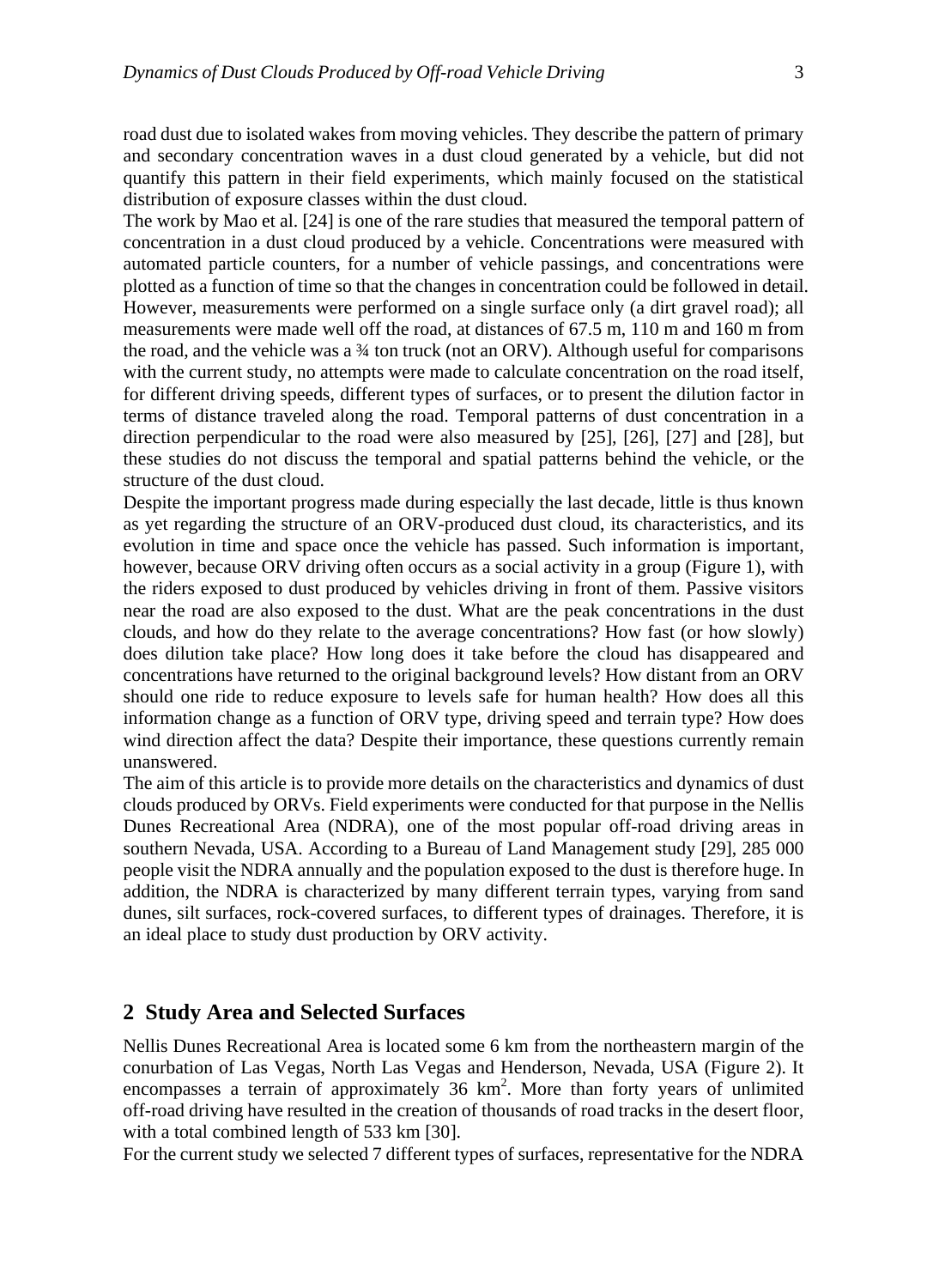and for off-road terrain in general. Special attention was paid to ensure that coarse-grained, medium-grained and fine-grained substrata were tested, as grain size is one of the dominant parameters affecting the intensity of dust emissions from ORV driving [31],[32]. The 7 surface types were as follows:

- surface 1: active sand dunes, devoid of any vegetation
- surface 2: partially vegetated sand dunes
- surface 3: slightly silty sand, without vegetation
- surface 4: sandy drainage
- surface 5: shallow (usually  $\le$ 5 cm) silty layer on limestone bedrock
- surface 6: aggregated silt
- surface 7: fine-grained silt, not aggregated

The grain size characteristic of these surfaces (obtained by dry sieving of the  $\leq$ 2 mm fraction) are shown in Figure 3. More details on rock fragment cover, surface crusting and vegetation are given in Table 1.



Figure 1: Off-road driving in echelon. Note driving in dense dust clouds.

# **3 Experimental Procedure**

A 750 Kawasaki Brute Force quad with standard off-road tires was used during the experiments. Riders were asked to drive on a more or less straight road segment representative for the type of surface tested. Three speeds were selected:  $24 \text{ km h}^{-1}$  (or 15 mph), 32 km h<sup>-1</sup> (or 20 mph), and 40 km h<sup>-1</sup> (or 25 mph). No higher speeds were tested for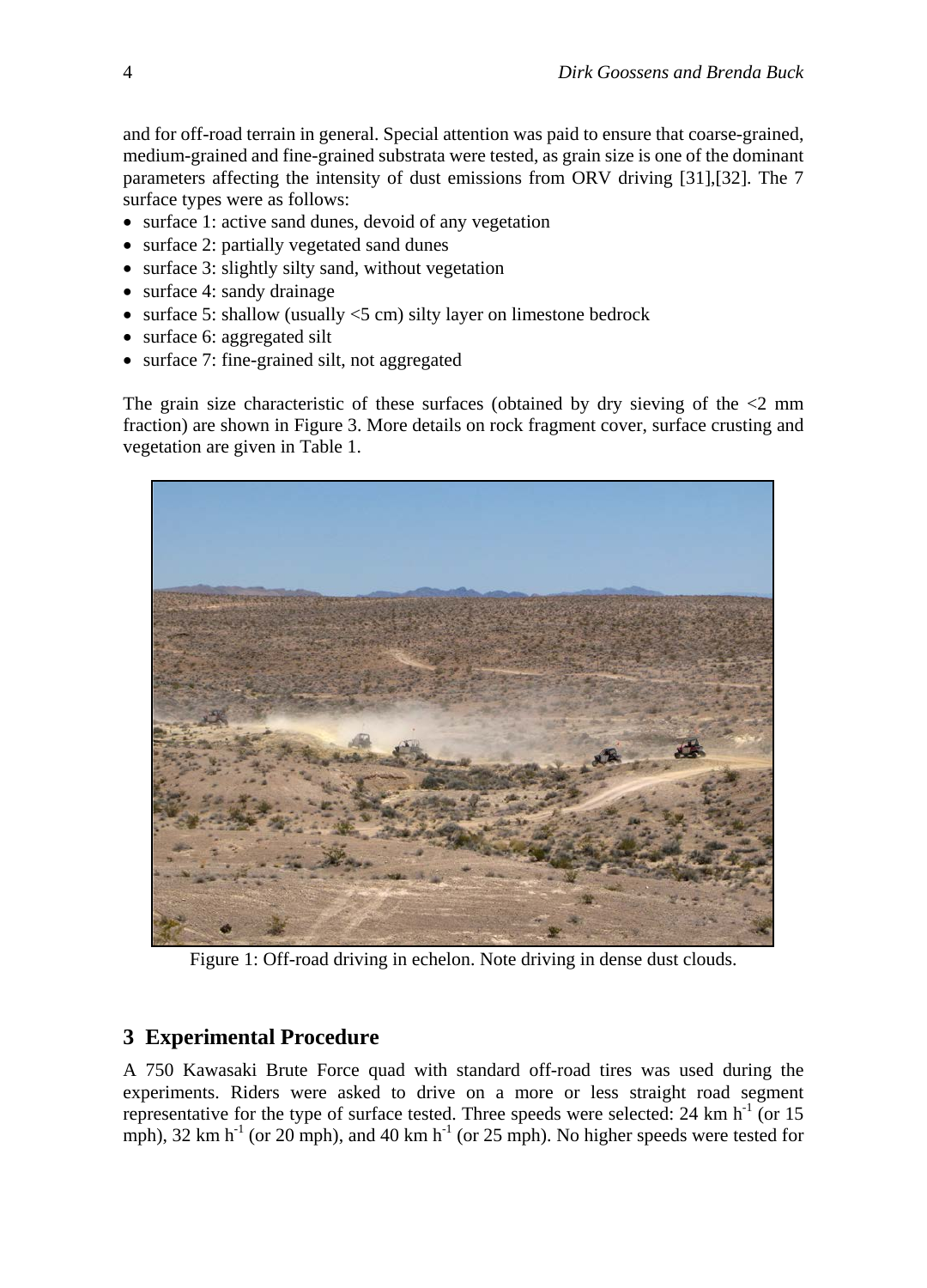safety reasons, but 40 km  $h^{-1}$  was close to the maximum speed a quad could drive on the experimental terrain. Between 10 and 20 repetitions were performed for each driving speed. A DustTrak DRX 8533 real-time aerosol monitor (TSI Inc., Shoreview, MN, USA) was used to measure the concentrations in the dust cloud produced by the vehicle. For this study we analyzed the PM10 fraction (particles < 10 μm, which are the most easily inhaled); all concentrations presented in this article are thus for PM10. Concentrations were measured at about 130 cm above the ground, which corresponds closely to nose level of most riders driving a quad.



Figure 2: Location of Nellis Dunes Recreational Area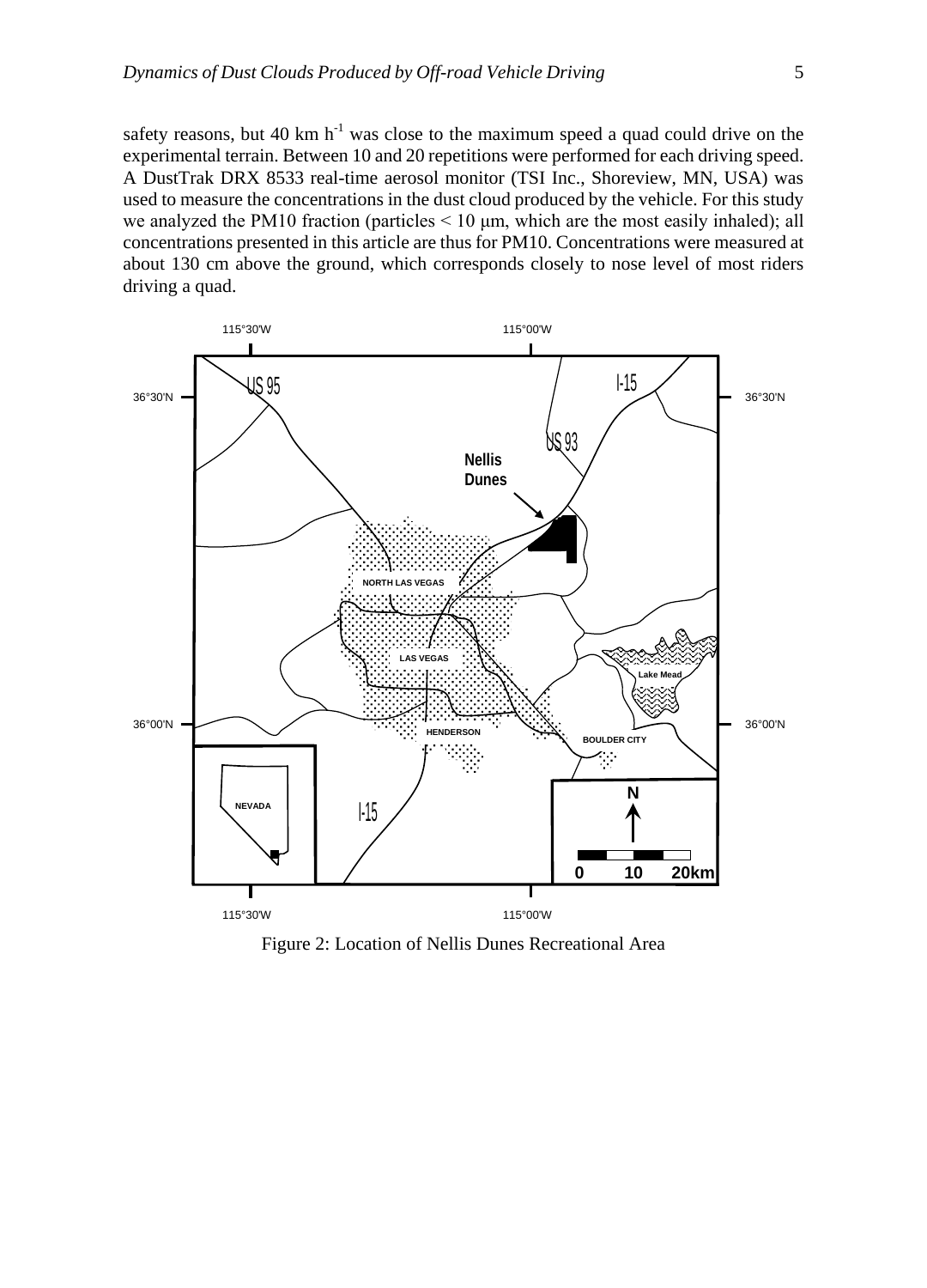| Surface ID     | Description                                                                  | Rock fragments                                               | Surface crust                                            | Vegetation                                |
|----------------|------------------------------------------------------------------------------|--------------------------------------------------------------|----------------------------------------------------------|-------------------------------------------|
| Sandy surfaces |                                                                              |                                                              |                                                          |                                           |
| Surface 1      | Active dunes without vegetation.<br>Decimeter to several meters thick.       | Sparse; may have exposed<br>petrocalcic horizons             | Absent                                                   | Absent                                    |
| Surface 2      | Active dunes with vegetation. Coppice<br>dunes $<$ 50 cm may be present.     | Sparse, <5 % rock cover                                      | Absent                                                   | Isolated, low shrubs                      |
| Surface 3      | Slightly silty sand. Commonly badlands.                                      | Absent                                                       | Physical crust may be present<br>on undisturbed surfaces | Mostly absent                             |
| Surface 4      | Sandy drainages. Mixture of sand and<br>loose rock fragments.                | Abundant: 50-80 % with sand<br>mixture                       | Absent                                                   | Absent                                    |
| Silty surfaces |                                                                              |                                                              |                                                          |                                           |
| Surface 5      | Shallow $(5 \text{ cm})$ silty layer on limestone<br>bedrock                 | Common, not interlocking, rocks<br>in subsoil may be exposed | Absent                                                   | Sparse, isolated shrubs<br>may be present |
| Surface 6      | Aggregated silt deposits, commonly<br>badlands, aggregates <5 mm in diameter | Absent                                                       | Physical crust common on<br>undisturbed surfaces         | Absent                                    |
| Surface 7      | Non-aggregated silt/clay surfaces                                            | Sparse, $\leq 10$ %, not interlocking                        | Physical crust may be present<br>on undisturbed surfaces | Usually absent                            |

Table 1: Characteristics of the 7 surfaces investigated in this study. For information on grain size characteristics see Figure 3.



Figure 3: Grain size curves for the 7 surfaces tested in this study. Data refer to the <2 mm fraction and were obtained by standard dry sieving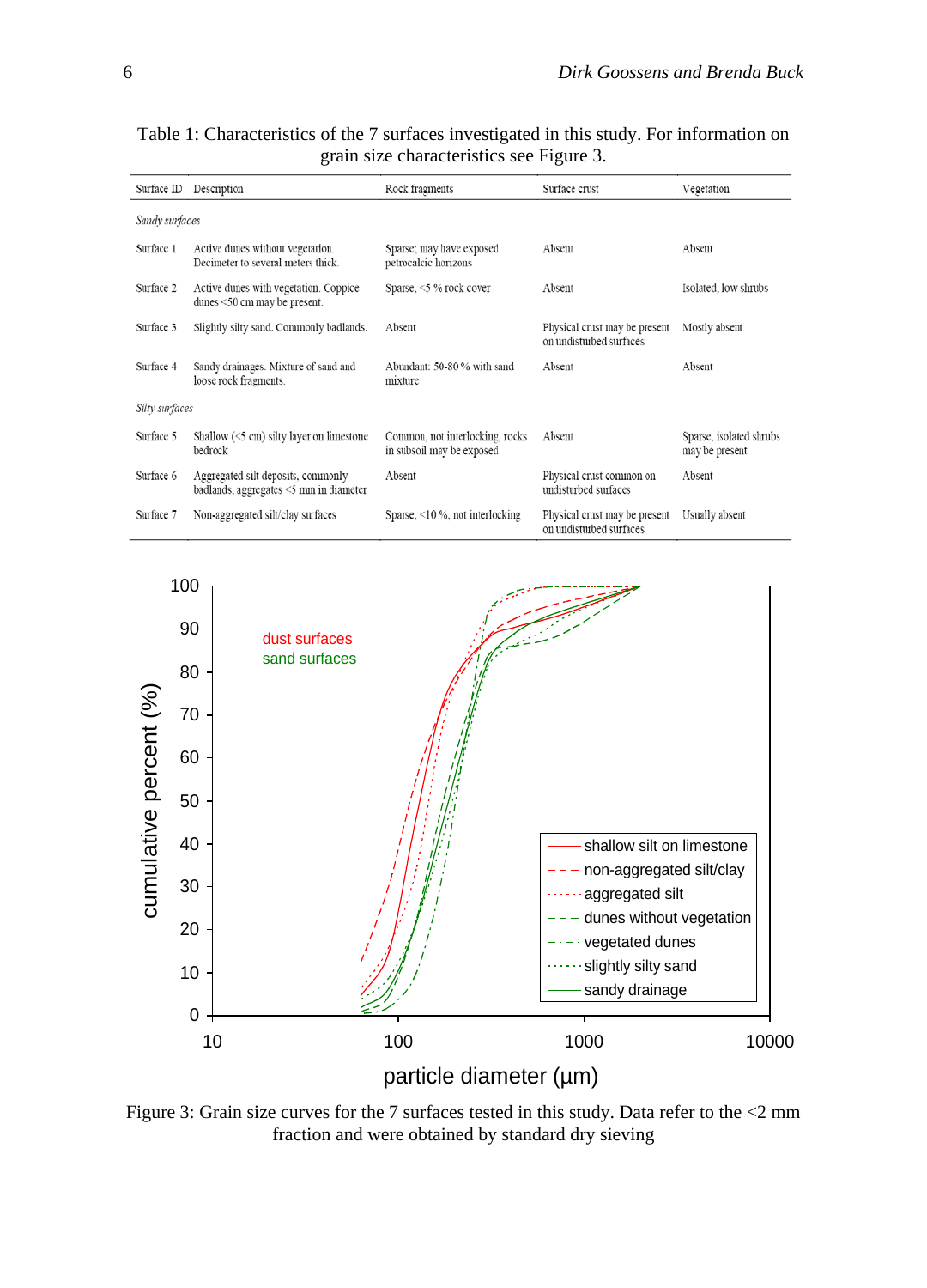Before each run, the background PM10 concentration was measured during at least 30 seconds. Runs only took place when the background was very low, less than  $0.03 \text{ mg m}^3$ , and remained constant over time. After 30 seconds the vehicle performed its run, making sure that the target speed was attained well before the measuring point was reached. Immediately after the vehicle's passage the DustTrak was brought into the road's centerline (roads were usually less than 2 m wide), at a height of 130 cm, and PM10 concentration was measured for at least 90 s, or longer if the background concentration was not yet reached after this time. Concentrations were measured every second, and stored with the same frequency.

Zeroing of the DustTrak was carried out at regular intervals to ensure that the recorded concentrations were correct at all times.

Experiments were performed at episodes when the wind speed was less than  $1 \text{ m s}^{-1}$ . After completion of the experiments, all data were downloaded to a computer. Results were plotted on a graph for each experiment (given combination of driving speed and surface type), and runs that had been disturbed by wind gusts were removed from the data set. All data presented in this article thus refer to "undisturbed", calm conditions. However, in section 4.5 we also present some data obtained during periods of headwind and tailwind and discuss how concentrations change during these and oblique winds.

Results (concentration as a function of time) were checked for each run, and the average of all selected runs was then calculated for each combination of terrain type and driving speed. Differences between homologous runs were usually small to very small due to the comparable conditions between runs

## **4 Results and Discussion**

The PM10 concentration curves are shown in Figure 4, for all 7 surface types tested. Each diagram shows the results for the 3 driving speeds selected. Note the differences in the vertical scale between the diagrams.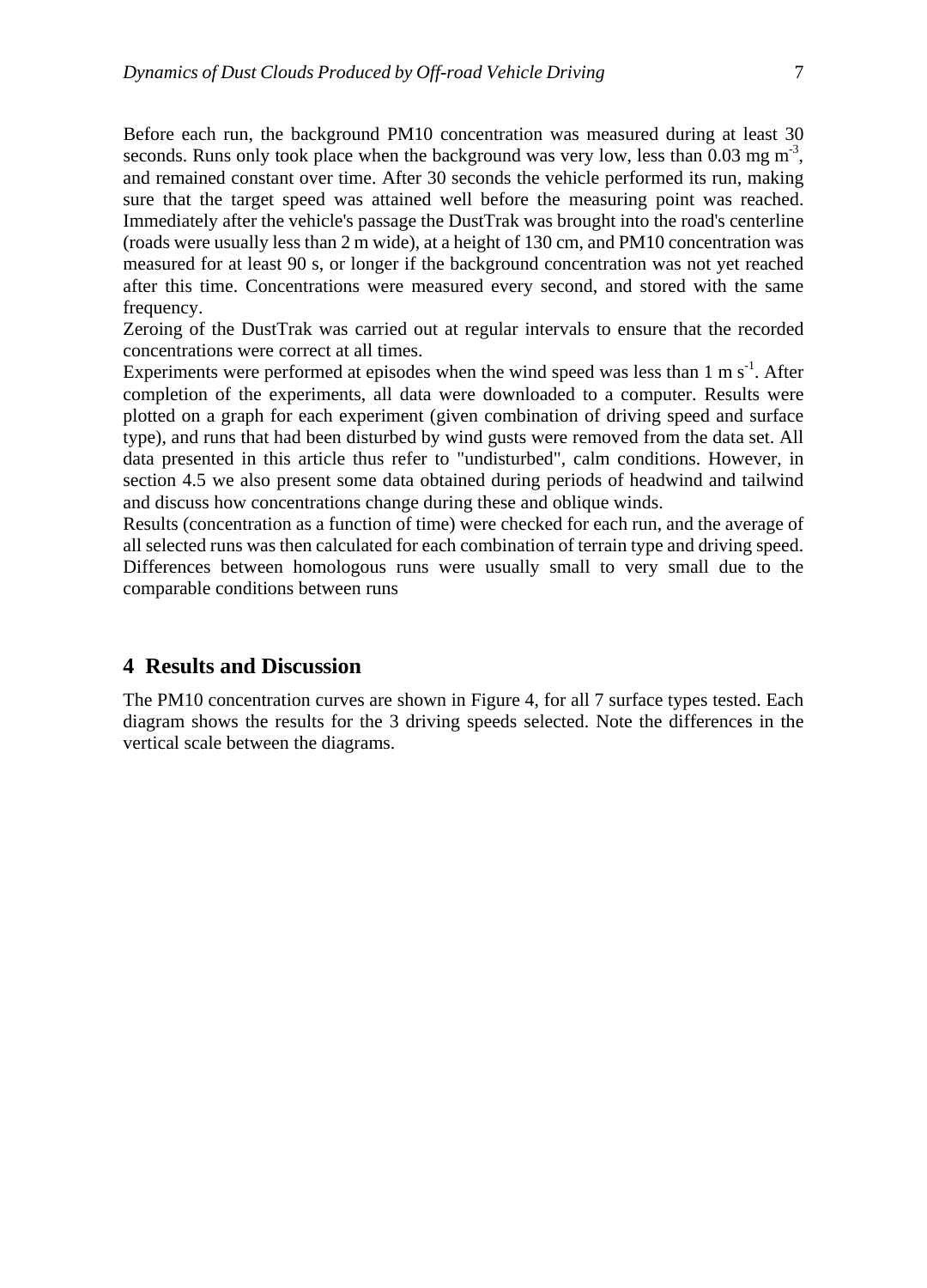

Figure 4: PM10 concentration on the road at 130 cm height, for the 7 tested surfaces. Left: sandy surfaces; right: silty surfaces. Note the differences in the vertical scale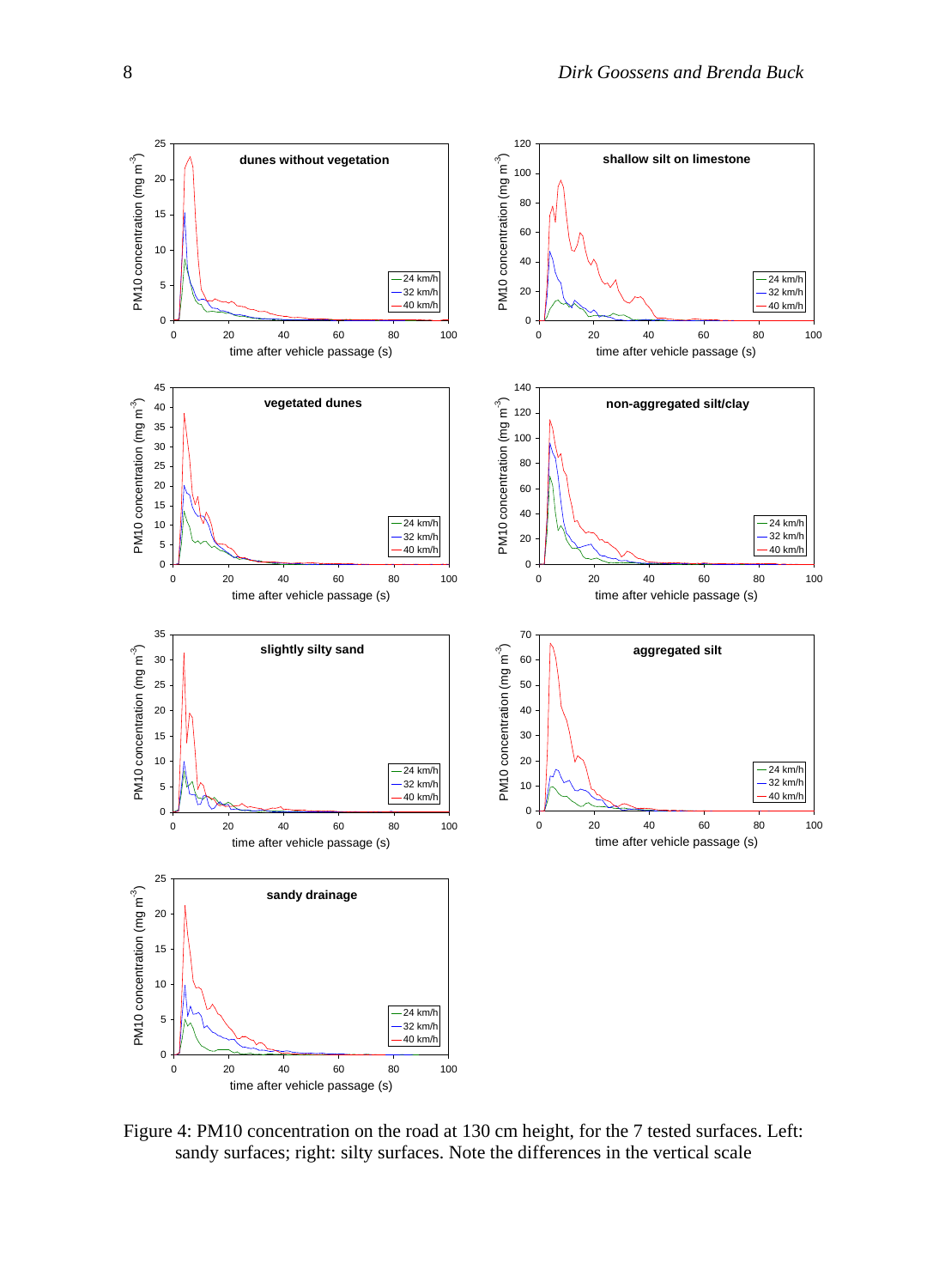#### **4.1 Structure of an ORV generated Dust Cloud**

The PM10 concentration at 130 cm height varies considerably within an ORV cloud (Figure 4). Maximum concentration is reached quickly, followed by a more or less asymptotical decrease towards the background value. Irregularities in the curve occur at any time, but are most pronounced after the maximum.

Jazcilevich et al. [23] published a scheme for the dust concentration in a cloud produced by a road truck (see Figure 5A). Although ORVs are somewhat different in size and weight compared to trucks, Jazcilevich et al.'s scheme resembles the curves in Figure 4 and helps to explain what is happening. According to Jazcilevich et al., a main wave of dust is followed by secondary fronts of lesser amplitude. The first wave is stronger, since it is part of the first swirl of a screw-like wave generated on each side at the rear of the vehicle. Secondary fronts, on the other hand, are part of swirls already attenuated by contact with the ground. Although the pattern generated by an ORV is similar, it can be described in more detail (see also Figure 5B). Dust is released from the ground by two mechanisms: direct uplift due to the contact between the wheels and the surface, and indirect uplift caused by turbulence generated by the vehicle. Pulverization of the top layer by the tires facilitates the emission as it breaks any coarse aggregates and any surface crusts (if present) when the tires drive over them [33]. After having been released, the dust is dispersed in three directions: longitudinally (either forward or backward), laterally, and vertically. Coarse, sand-sized particles will fall back to the surface almost immediately. Finer particles (dust), which are transported in suspension, are affected by the turbulent eddies created by the vehicle and form the largest (and highest) part of the cloud. Because it takes awhile for the lifted particles to get dispersed, concentration at drivers' nose level will be very low immediately behind the vehicle (see Figure 5B). As time elapses, the turbulent eddies expand and the lobes in the dust cloud become better visible (Figure 5B). Maximum concentration is reached after approximately 5-7 seconds; this corresponds to the peak in the concentration curves in Figure 4. The variations in concentration that occur after the maximum (Jazcilevich et al.'s "secondary waves") are caused by these turbulent eddies, as can be seen right in Figure 5B. Note that the "secondary waves" can be very pronounced (Figure 4E) or almost absent (Figure 4A).

The pattern described above is typical for calm (very light wind to no-wind) conditions. During headwind or tailwind, some differences may occur (see section 4.5).

This article focuses on the dust concentration and its temporal and spatial variation above the road. No analysis is made of the temporal and/or spatial variations that occur in the lateral direction; information on these topics can be found in [25], [26], [27] and [28].

#### **4.2 Maximum (peak) Concentration**

Because the airborne concentration in an ORV cloud can be very high (Figure 4), it is important to check the maximum values because these occur at distances of the order of a few tens of meters behind the vehicle, i.e., the zone in which trailing drivers usually ride when driving in echelon (Figure 1). Maximum concentrations are plotted in Figure 6A; the time (after passage of the vehicle) at which they were reached is shown in Figure 6B. Maximum PM10 concentration increases with the driving speed, and for 6 of the 7 tested surfaces the increase was exponential (Figure 6A). For the non-aggregated silt the increase was almost linear. These findings are consistent with what was reported in earlier studies, which also found either linear  $([10],[12],[34])$  or exponential  $([12],[26],[34])$  relationships.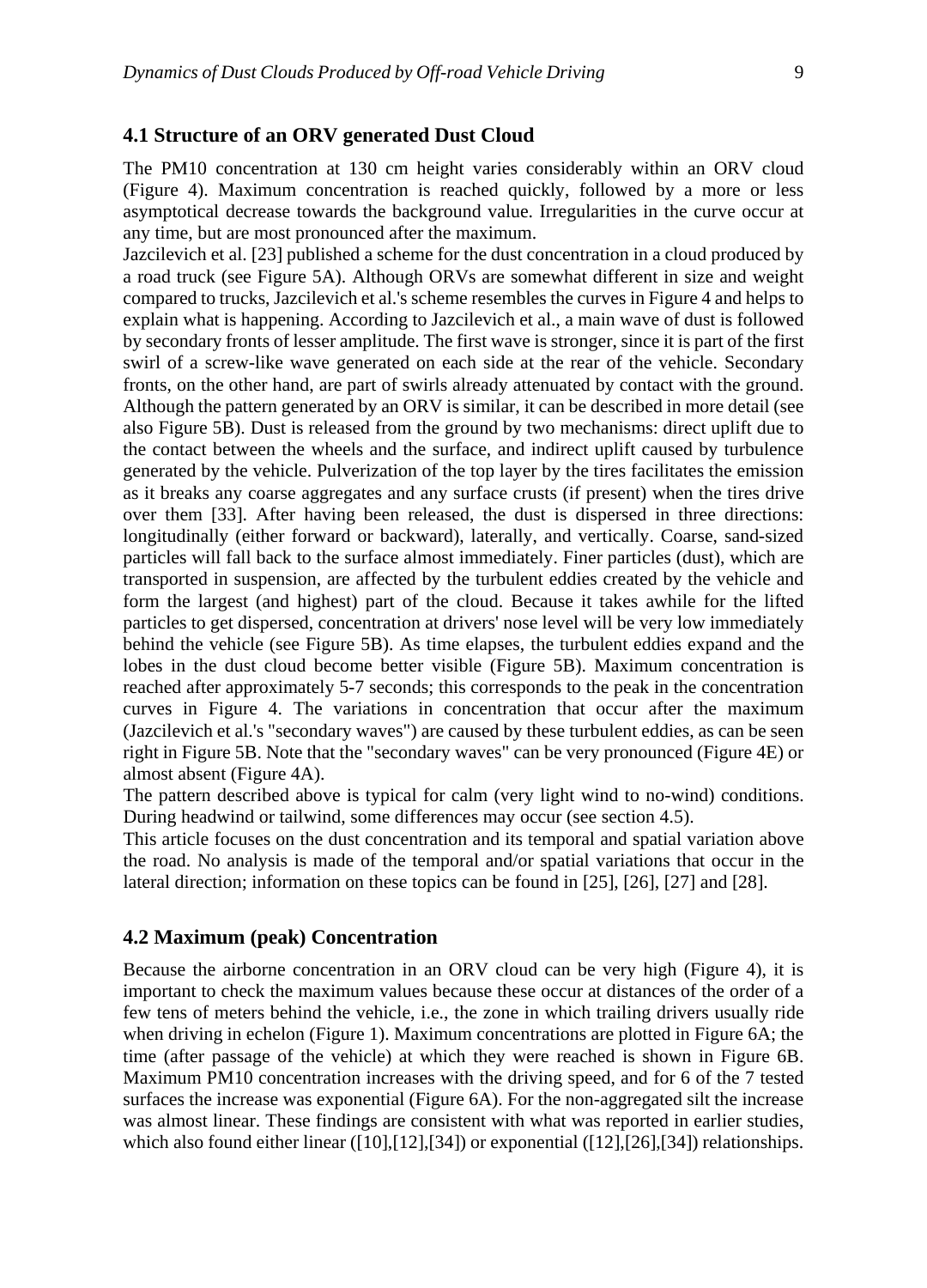Also, note that the maximum PM10 concentrations are generally higher for silty surfaces than for sandy surfaces, as could be expected, but the difference is more pronounced when the driving speed is high, about 30 km  $h^{-1}$  or more.



Figure 5: Structure of an ORV cloud. A: Schematic representation of the waves in a resuspension cloud. Reprinted from Aeolian Research, vol. 4, Jazcilevich, A., Wellens, A., Siebe, C., Rosas, I., Bornstein, R.D., Riojas-Rodríguez, H., Application of a stochastic vehicular wake erosion model to determine PM2.5 exposure, pp. 31-37, Copyright (2012), with permission from Elsevier; B: Development of a resuspension cloud behind a quad

Time (after the vehicle's passage) after which the maximum concentration was reached varied between 5 and 9 s (Figure 6B); in most of the experiments it was between 5 and 7 s (average for all experiments: 6.2 s). There was no relation with the driving speed, and also no unequivocal relation with the type of surface (sandy or silty topsoil) although for two of the three silty surfaces it took more than 6.5 s to attain the maximum concentration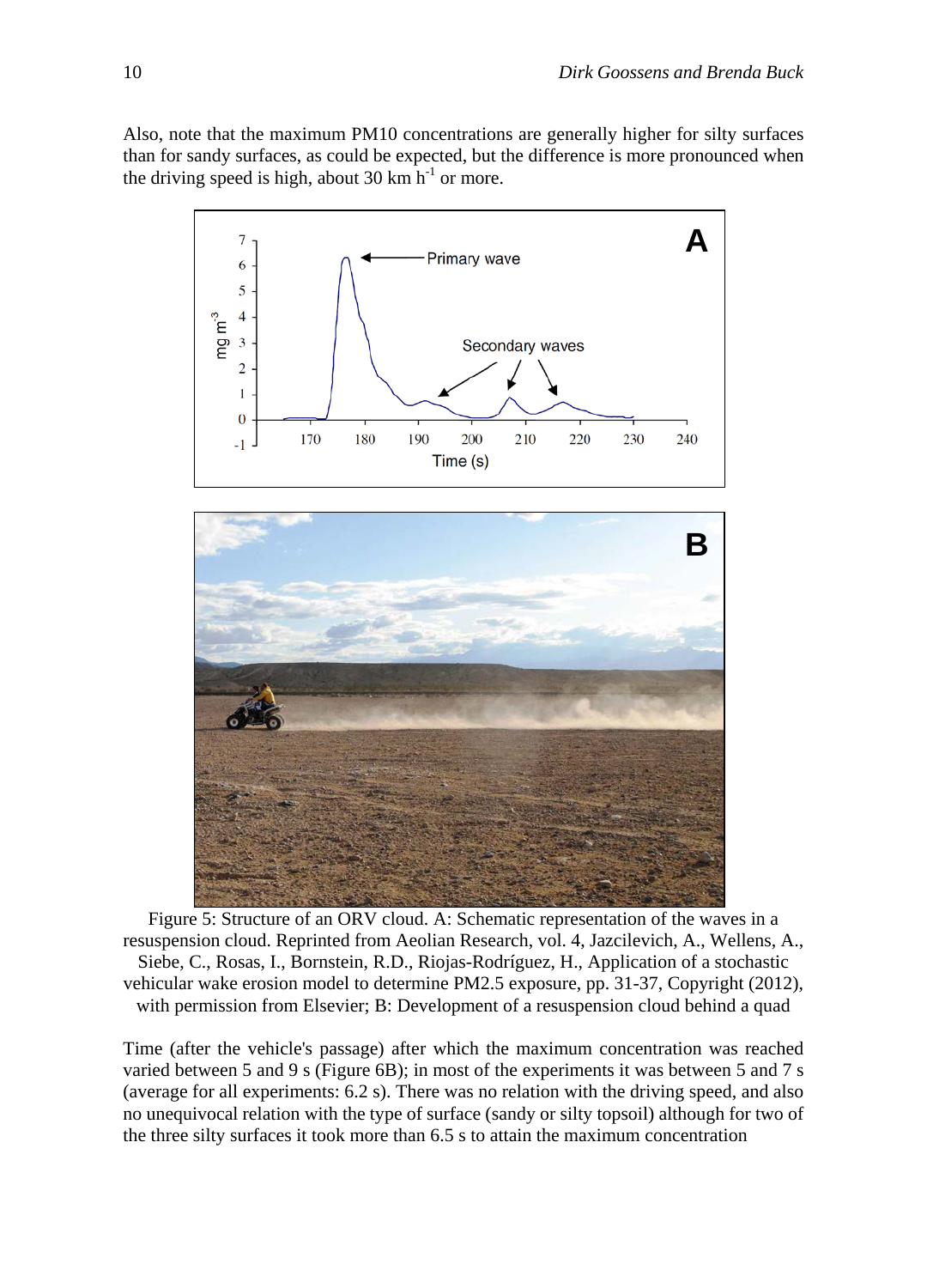## **4.3 Dilution**

Dilution of the dust cloud was checked using two criteria: (1) time (after the vehicle's passage) it took for the concentration to return to the original background level, and (2) the speed of decrease of the concentration. The latter criterion quantifies the shape of the concentration curves in Figure 4 after the maximum



Figure 6: A: Maximum concentration as a function of driving speed; B: Time (after passage of the vehicle) when the maximum concentration was reached.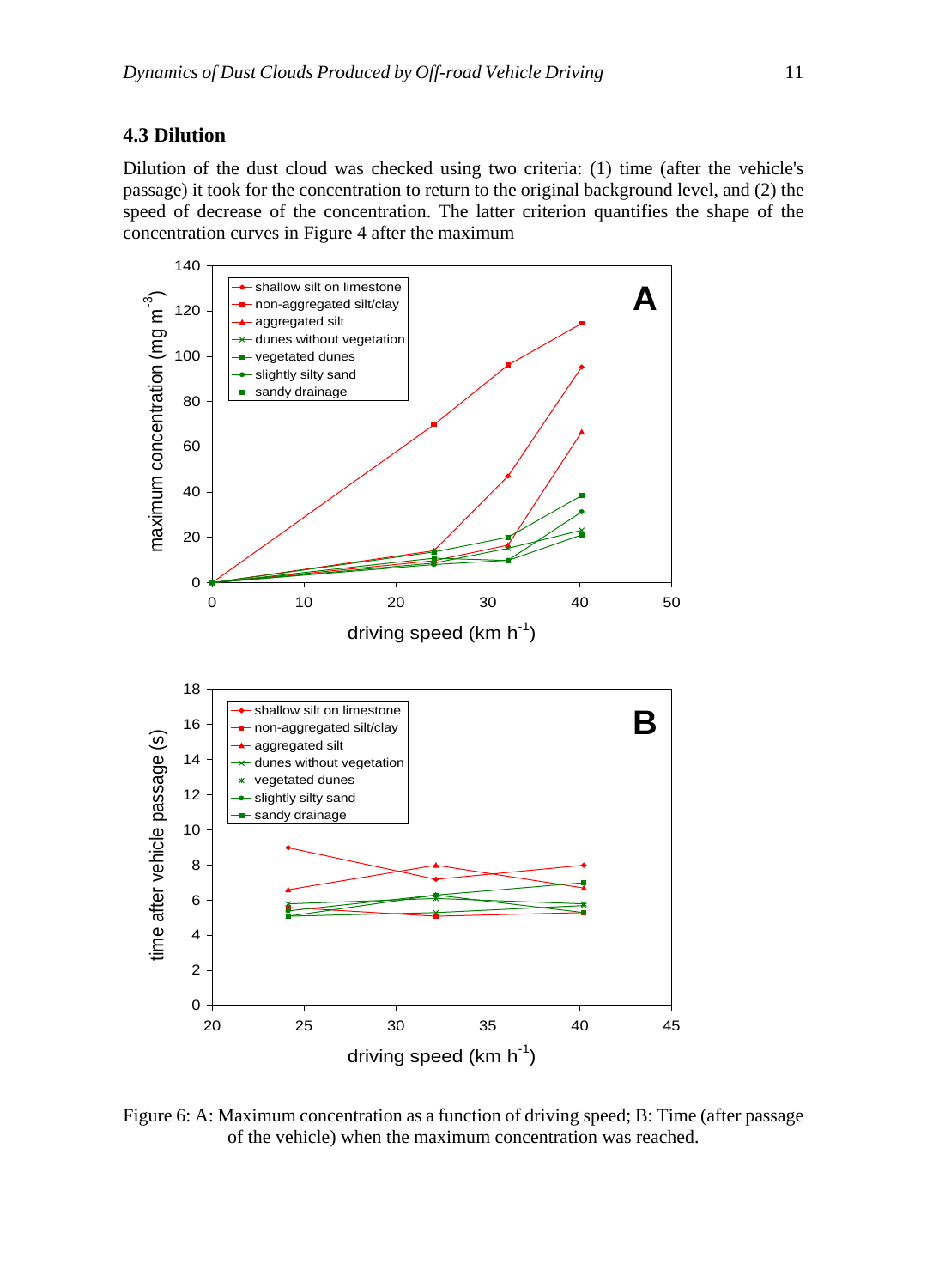Elevated PM10 concentrations (defined here as concentrations above the background) were measured for approximately 1 minute after the passage of an ORV (Figure 7A). Even when not visually noticeable, fine particles will thus remain suspended for quite awhile at elevations where they can be inhaled. Therefore, ORV driving poses possible concerns for health even when the atmosphere is visually "clean". No relationship was observed between the duration of the elevated concentrations and driving speed except for the finest soil (non-aggregated silt). There was also no systematic difference between the silty and the sandy soils.



Figure 7: A: Lifetime (on the road) of an ORV produced dust cloud; B: Rate of decrease of PM10 concentration in an ORV produced dust cloud; ordinate shows parameter *b* of the function  $C = e^{(a+bT)}$ , where  $C = PM10$  concentration (mg m<sup>-3</sup>) and  $T =$  time (s).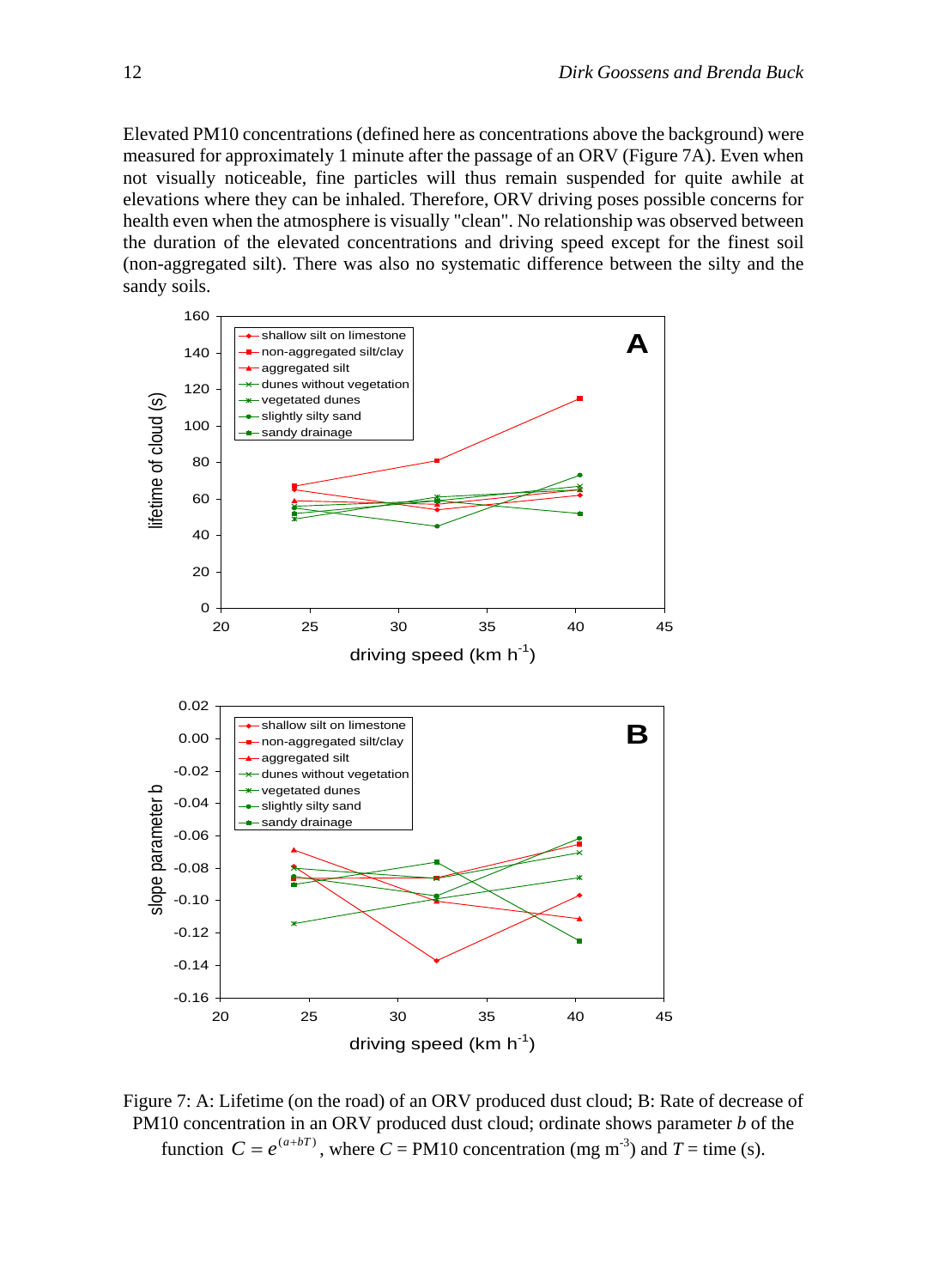The speed of decreases (after maximum concentration has been reached) can be accurately described by an exponential function  $C = e^{(a+bT)}$ , where *C* is concentration, *T* is time (after the maximum), and *a* and *b* are empirical parameters controlled by the driving speed, the type of vehicle and the characteristics of the surface. Parameter *b* quantifies the rate of decrease in the curves in Figure 4. Other studies (e.g. [24],[25],[26],[27],[28]) also found exponential-like decreases of concentration with time, at least sufficiently close to the road; at larger distances the decrease occurred much more gradually (see [24] and [27]). As can be seen in Figure 7B the rate of decrease in concentration is not related to the driving speed or, somewhat surprising, the type of surface (silty or sandy soil). These finding concur with those observed in Figure 7A and show that dilution of an ORV generated dust cloud is not necessarily related to driving speed or type of surface.

An interesting, and also important consequence is that in-echelon drivers should keep large distances between their vehicles if they want to avoid considerable exposure to dust. In Figure 8 we plotted the distance within which elevated PM10 concentrations occur behind an ORV. For driving speeds as low as 24 km  $h^{-1}$  the critical distance is already around 400 m, and for a driving speed of 40 km  $h^{-1}$  it is between 600 and 800 m or even more. We acknowledge that these values will be considerably lower if there is wind, especially when blowing obliquely to the driving path, but the values shown in Figure 8 will not be far off what happens in wind sheltered zones such as little canyons or wind protected leesides of small and larger hills. Also, one should realize that for most of the cases tested in Figure 4 concentration had already decreased to less than  $5 \text{ mg m}^{-3}$  after about 20 seconds or shorter. Even for this value, the distance required to obtain it is between 100 and 200 m for common driving speeds (see the 20-second line in Figure 8), which is much more than what is commonly happening during normal ORV recreation (Figure 1). Driving in echelon on unpaved terrain is thus strongly dissuaded unless protective equipment such as a dust mask is worn. An alternative is to drive sufficiently close behind the lead vehicle and stay within the low concentration zone (at least, at nose level) immediately behind it, but this implies following the vehicle as close as only a few meters and is thus not really recommended in terms of safety.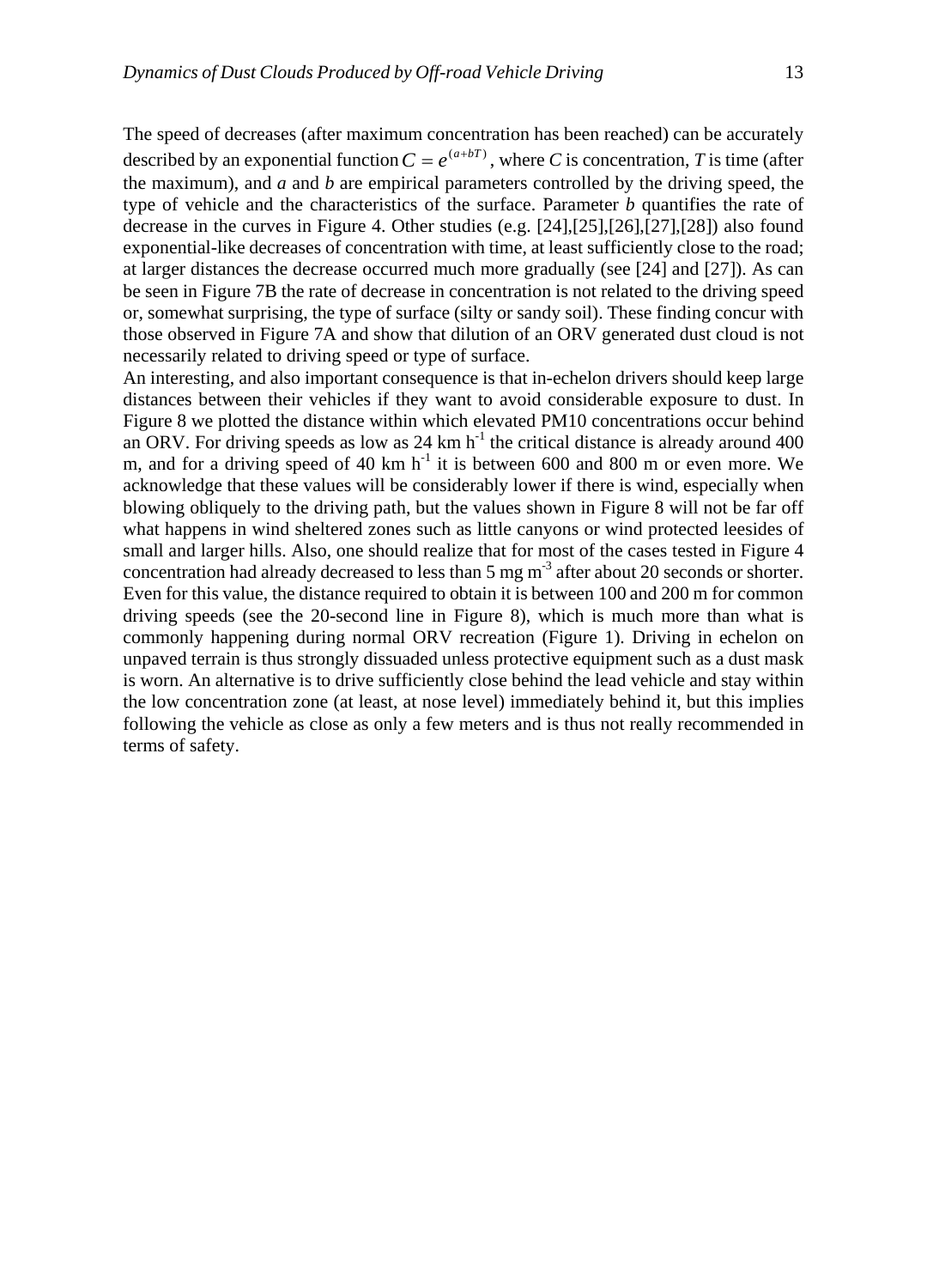

Figure 8: Length of zone behind an ORV where elevated PM10 concentrations occur. Data are shown for all 3 driving speeds and 7 types of surfaces tested. The 20-second line indicates the distance traveled after 20 seconds

Our results do not support the opinion of Jazcilevich et al. [23], who state that the effects of vehicular resuspended dust do not reach more than 50 m from the source. In fact, Mao et al. [24] measured elevated concentrations up to 160 m from the road. On the road itself, and under calm conditions, the numbers can be even much higher, as demonstrated by our study.

#### **4.4 Dosage**

The amount of dust in an ORV cloud at riders' nose level (130 cm in this study) can be estimated by multiplying the average concentration, at 130 cm, by the lifetime of the cloud. This very closely approaches the time integrated area under the ensemble mean concentration curves in Figure 4. Mao et al. [24] called this the "pulse area", or dosage. In their experiments they found values of the order of 10 mg  $m<sup>-3</sup>$  s per passage (of a  $\frac{3}{4}$  ton truck), but these were measured at distances between 67.5 and 160 m from the road. The dosages in our ORV experiments are much higher, up to 1294 mg  $m<sup>3</sup>$  s for the silty surface on top of limestone (Figure 9). The figure also shows that dosage increases exponentially with driving speed, and that silty surfaces produce much more dust than sandy surfaces, as expected.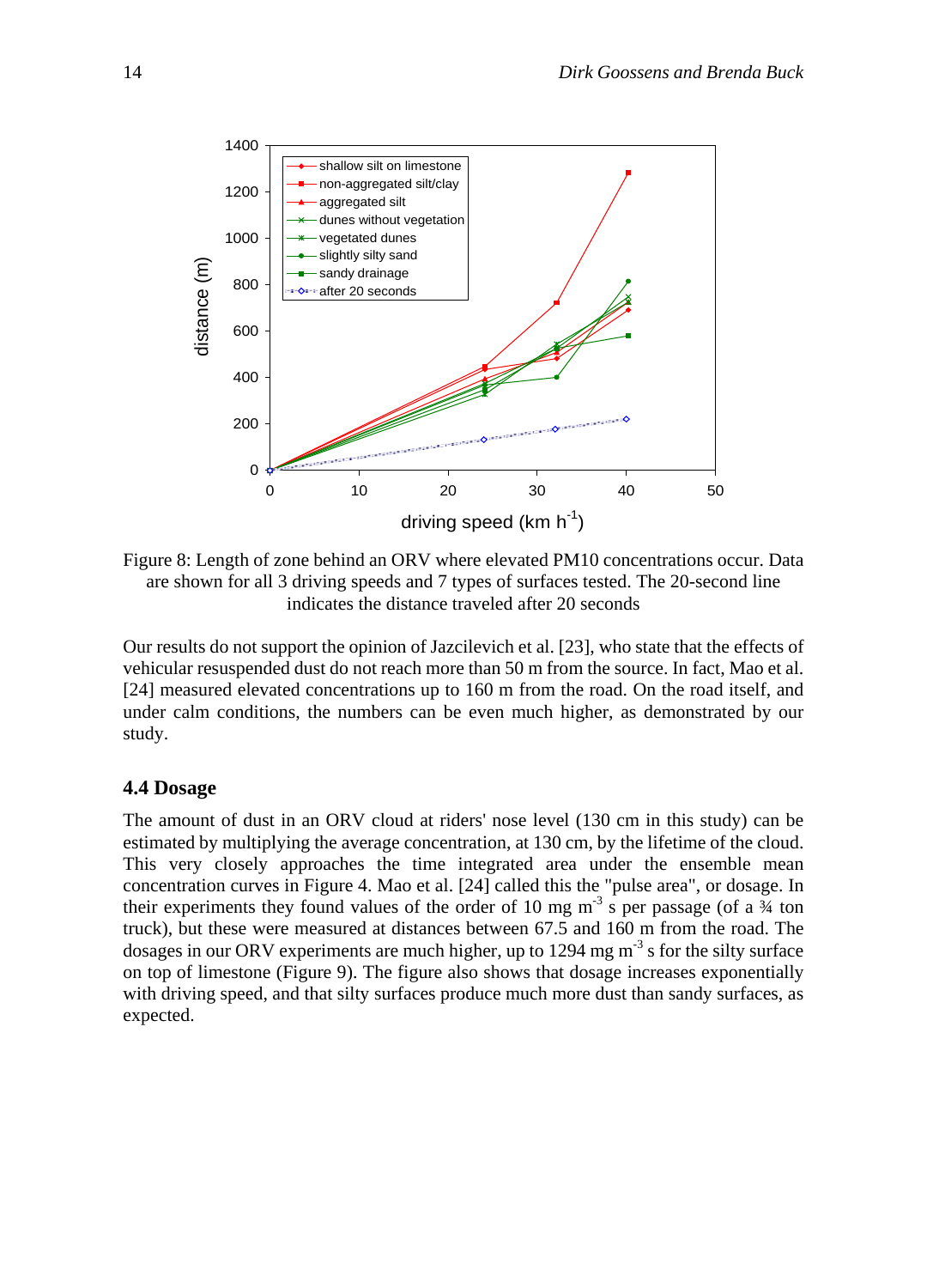

Figure 9: Dosage (product of average PM10 concentration and lifetime of the cloud) for the 3 driving speeds and 7 types of surfaces tested

Another way to quantify the effect an ORV has on dust concentration is to calculate how much more dust is present in the air (in our case: at 130 cm) compared to undisturbed conditions. Results are shown in Figure 10. Even at the lowest driving speed tested, 24 km h<sup>-1</sup>, the concentration (measured over the entire lifetime of the cloud, i.e., not just at or near peak concentration time) is dozens of times higher than the background concentration. The effect of ORV driving on airborne dust concentration is thus considerable



Figure 10: Average (over lifetime of the cloud) PM10 concentration relative to background PM10 concentration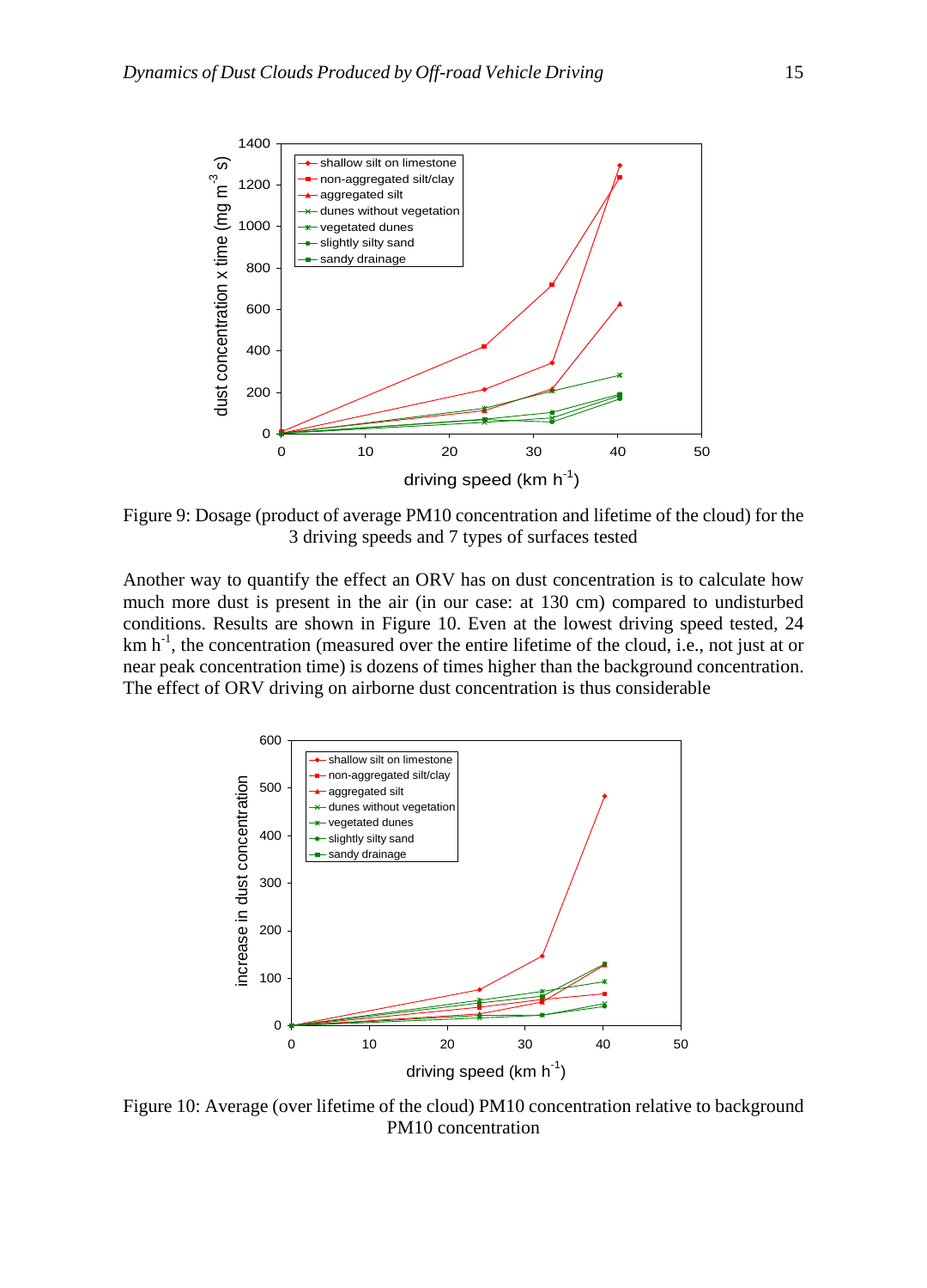Somewhat surprisingly, and in contrast to the dosage data in Figure 9, no relationship was found with the type of surface (silty *versus* sandy topsoil) in Figure 10 despite the high concentrations for the shallow silt on limestone.

# **4.5 Wind Effects**

The data and conclusions in the previous sections were derived for calm conditions, with no or only very light winds. In this section we investigate what happens to the dust concentration when there is wind.

First, it is important to realize that even under no-wind conditions a vehicle creates a zone of moving air as it advances over the road. Air in front of the vehicle is pushed forward, and air in the low pressure zones aside and above the vehicle and in the vehicle's wake is pulled in the direction of movement. This means that even in calm ambient conditions, some of the dust emitted before the vehicle reaches the measuring point will pass through the measuring point and contribute to the concentration measured at it.

If there is ambient wind, the following situations may occur:

- The wind blows obliquely to the driving path (road). This results in the dust drifting away from the road, and dust concentration above the road decreases rapidly. Trailing vehicles will remain (or, depending on the wind speed, largely remain) out of the cloud created by a lead vehicle.
- Tailwind conditions. Part of the dust produced upstream of the measuring point is blown extra fast (faster than caused by the moving vehicle) through the measuring point. Dilution of the dust cloud near the measuring point occurs faster than normal; dust concentration decreases faster than under no-wind conditions.
- Headwind conditions. If this happens, part of the dust emitted down the measuring point is blown in the opposite direction, towards the measuring point. Depending on the strength of the suction force created by the moving vehicle (driving speed is an important factor here), this dust will either be effectively transported towards the measuring point or move slower than normal away from it. In both cases dust concentration at the measuring point will decrease at a slower rate compared to no-wind conditions.

For a person standing in the driving route of an ORV after the vehicle has passed, the order of the risk to inhale large amounts of dust emitted by the ORV is thus as follows: headwind (highest risk), no wind, tailwind, oblique wind (lowest risk). For a rider in an ORV following a lead vehicle, and who maintains sufficient distance from the lead vehicle (see the previous sections), the same order applies.

The effect of headwind and tailwind is illustrated in Figure 11. To adequately compare the patterns the data were normalized in each diagram. The faster dilution during tailwind and the slower dilution during headwind compared to calm conditions are clearly visible in the curves. Also note that the irregularities in the curves (Jazcilevich et al.'s [23] "secondary waves") are more pronounced during headwind conditions than during calm and tailwind conditions, which is a logical consequence of the much more complex and chaotic movement of air and dust during the former compared to the latter.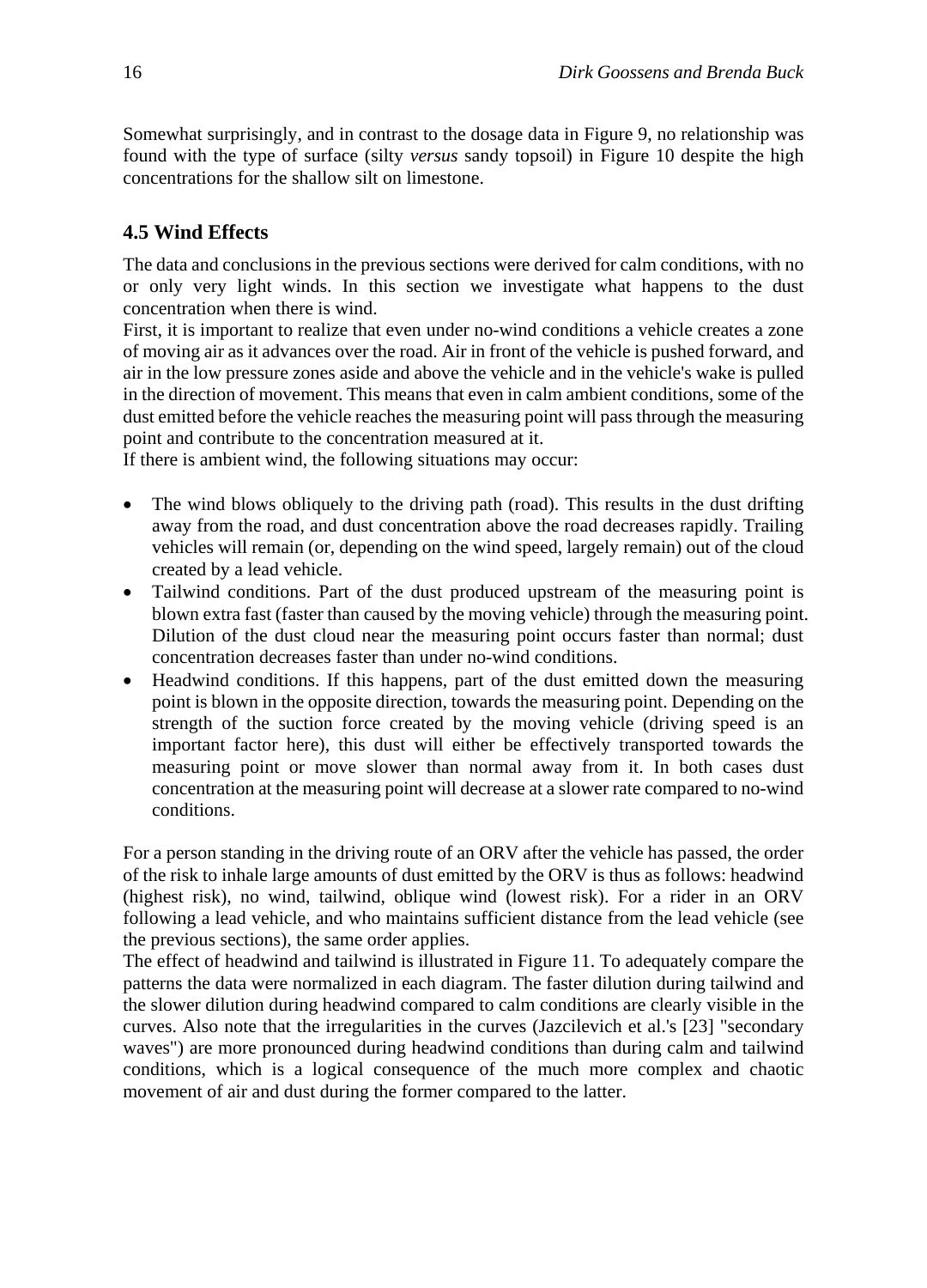# **5 Conclusions**

ORV riding can produce dust clouds with PM10 concentrations up to 160 mg  $m<sup>3</sup>$  and more at nose level of drivers or passive recreants standing near an ORV trail. Total suspendable particle (TSP) concentrations are even higher, but were not measured in this study.

ORV clouds may show slight differences according to wind conditions, but are generally characterized by a main wave of high dust concentration followed by an exponential (in time and space) decrease in concentration until the original background level has again been reached. The decrease is characterized by irregularities ("secondary waves") that are especially visible during headwind conditions. Tailwind and no-wind conditions produce more regular dust concentration curves.

Peak (maximum) concentration at nose level in an ORV cloud is reached shortly after the passage of the vehicle, usually after about 5-7 seconds, and peaks become higher as the driving speed increases. Fine-grained, silty surfaces also result in higher peak concentrations than more coarse-grained, sandy soils.

Under no-wind and headwind conditions it takes at least a full minute after the passage of an ORV before PM10 concentration at nose level has returned to the original background level. During tailwind the period of elevated concentration is shorter, but still of the order of 30 seconds or more. At winds blowing obliquely to the driving path it is only a few seconds. No relationship was observed between the duration of elevated concentration and driving speed, except for the finest soil, which consisted of fine, non-aggregated silt.

For driving speeds between 24 and 40 km  $h^{-1}$ , elevated dust concentrations may occur up to several hundreds of meters behind an ORV vehicle, even if no dust is visually noticeable. Driving in echelon behind a lead vehicle is thus not recommended unless appropriate protection is worn against inhaling the dust.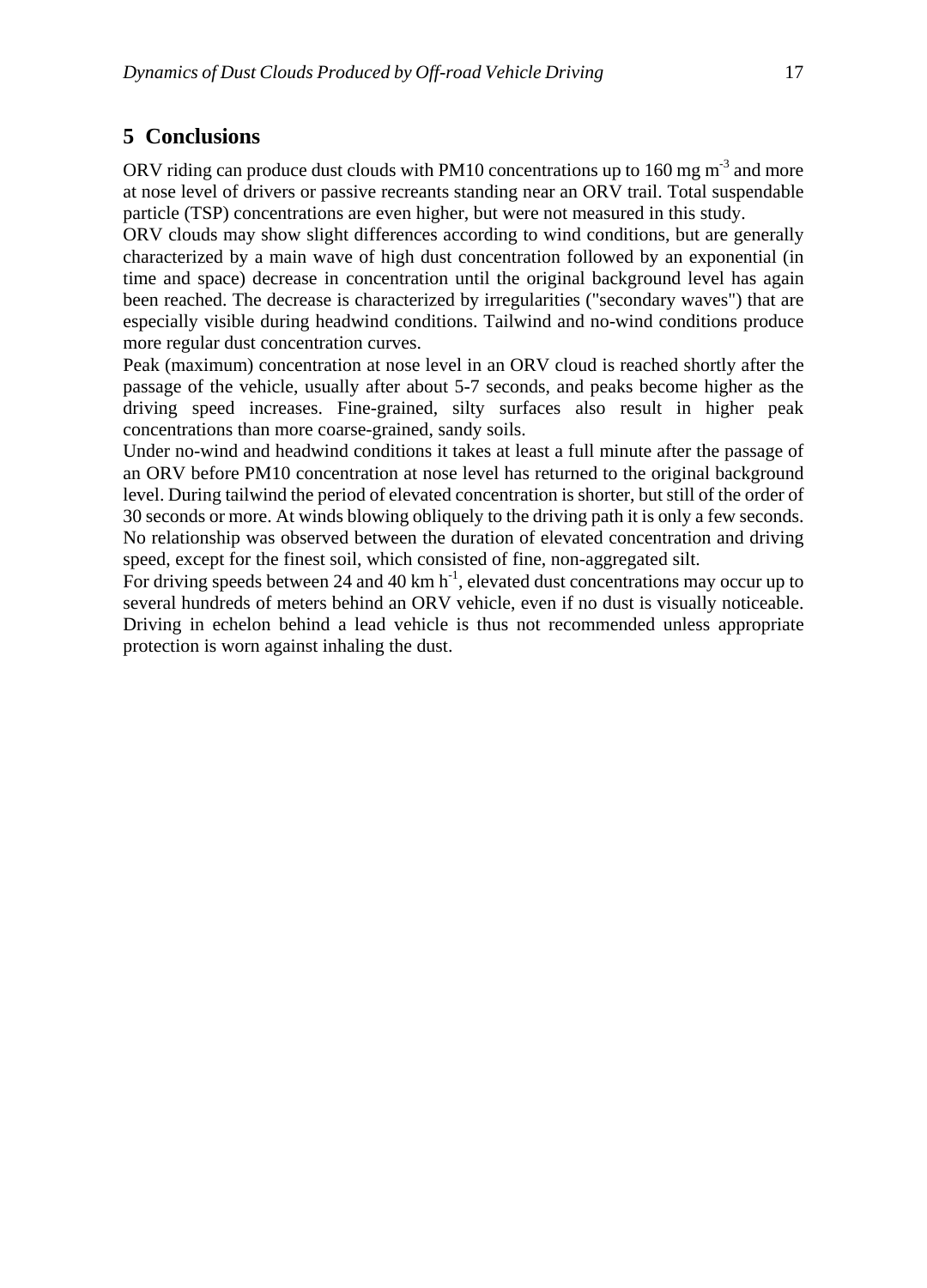

Figure 11: Typical dust concentration curves for (A) no-wind conditions; (B) tailwind conditions; (C) headwind conditions. Curves were normalized to facilitate comparison. A: sandy drainage,  $32 \text{ km h}^{-1}$ ; B and C: slightly silty sand,  $32 \text{ km h}^{-1}$ .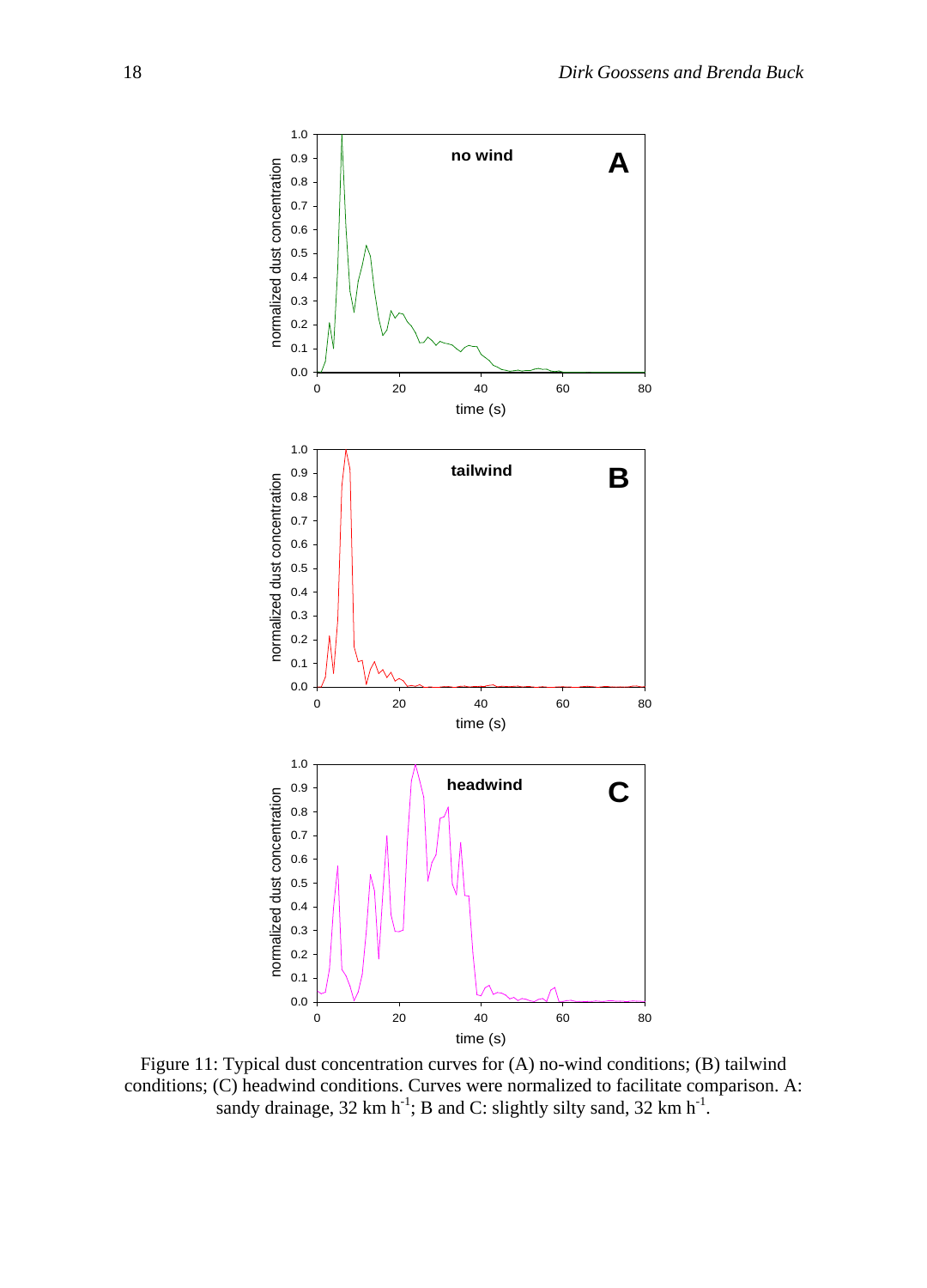## **References**

- [1] H.K. Cordell, *Outdoor recreation for 21st Century America*, Venture Publishing Inc., State College, PA, 2004.
- [2] H.K. Cordell, C.J. Betz, G.T. Green and B. Stephens, *Off-Highway Vehicle Recreation in the United States and its Regions and States: A National Report from the National Survey on Recreation and the Environment (NSRE)*, USDA Forest Service's Southern Research Station, Internet Research Report Series, 2008. http://www.fs.fed.us/recreation/programs/ohv/IrisRec1rpt.pdf
- [3] DSR, *Off-road vehicle regional land use planning study*, Western Australia Department of Sport and Recreation, 2009. http://www.dsr.wa.gov.au/3292
- [4] J.T. Sylvester, *Montana Off-Highway Vehicles 2008*, Bureau of Business and Economic Research, University of Montana-Missoula, 2009.
- [5] S. Spivey, Off-road fans, critics face off, *Las Vegas Review-Journal*, Monday, March 17, 2008, p. 10B.
- [6] D. Goossens and B. Buck, Dust dynamics in off-road vehicle trails: measurements on 16 arid soil types, Nevada, USA, *Journal of Environmental Management*, **90** (2009), 3458-3469.
- [7] Outdoor World Directory, *Off Road Resource websites*, 2010. http://www.agsites.net/links/offroadresource.html.
- [8] H. Moosmüller, J.A. Gillies, C.F. Rogers, D.W. DuBois, J.C. Chow, J.G. Watson and R. Langston, Particulate emission rates for unpaved shoulders along a paved road, *Journal of the Air and Waste Management Association*,. **48** (1998), 398-407.
- [9] J.A. Gillies, J.G. Watson, C.F. Rogers, D.W. DuBois, J.C. Chow, R. Langston and J. Sweet, Long term efficiencies of dust suppressants to reduce PM10 emissions from unpaved roads, *The Journal of the Air and Waste Management Association*, **49** (1999),  $3-16.$
- [10] J.A. Gillies, V. Etyemezian, H. Kuhns, D. Nikolic and D.A. Gillette, Effect of vehicle characteristics on unpaved road dust emissions, *Atmospheric Environment*, **39** (2005), 2341-2347.
- [11] H. Kuhns, V. Etyemezian, M. Green, K. Hendrickson, M. McGown, K. Barton and M. Pitchford, Vehicle-based road dust emission measurement: II - Effect of precipitation, wintertime road sanding, and street sweepers on inferred PM10 emission potentials from paved and unpaved roads, *Atmospheric Environment*, **37** (2003), 4573-4582.
- [12] D. Goossens and B. Buck, Dust emission by off-road driving: experiments on 17 arid soil types, Nevada, USA, *Geomorphology*, **107** (2009), 118-138.
- [13] D. Goossens, B. Buck and B. McLaurin, Contributions to total dust production of natural and anthropogenic emissions in a recreational area designated for off-road vehicular activity (Nellis Dunes, Nevada, USA), *Journal of Arid Environments*, **78** (2012), 80-99.
- [14] J.S. Wheeler, *Health Consultation: Exposure Investigation Final Report, Ambler Gravel Pit, Ambler, Alaska*, U.S. Department of Health and Human Services, Exposure Investigations and Site Assessment Branch, Agency for Toxic Substances and Disease Registry, 2007.

http://www.atsdr.cdc.gov/HAC/pha/AmblerGravelPitEIJune2007/AmblerGravelPit HCEI06282007.pdf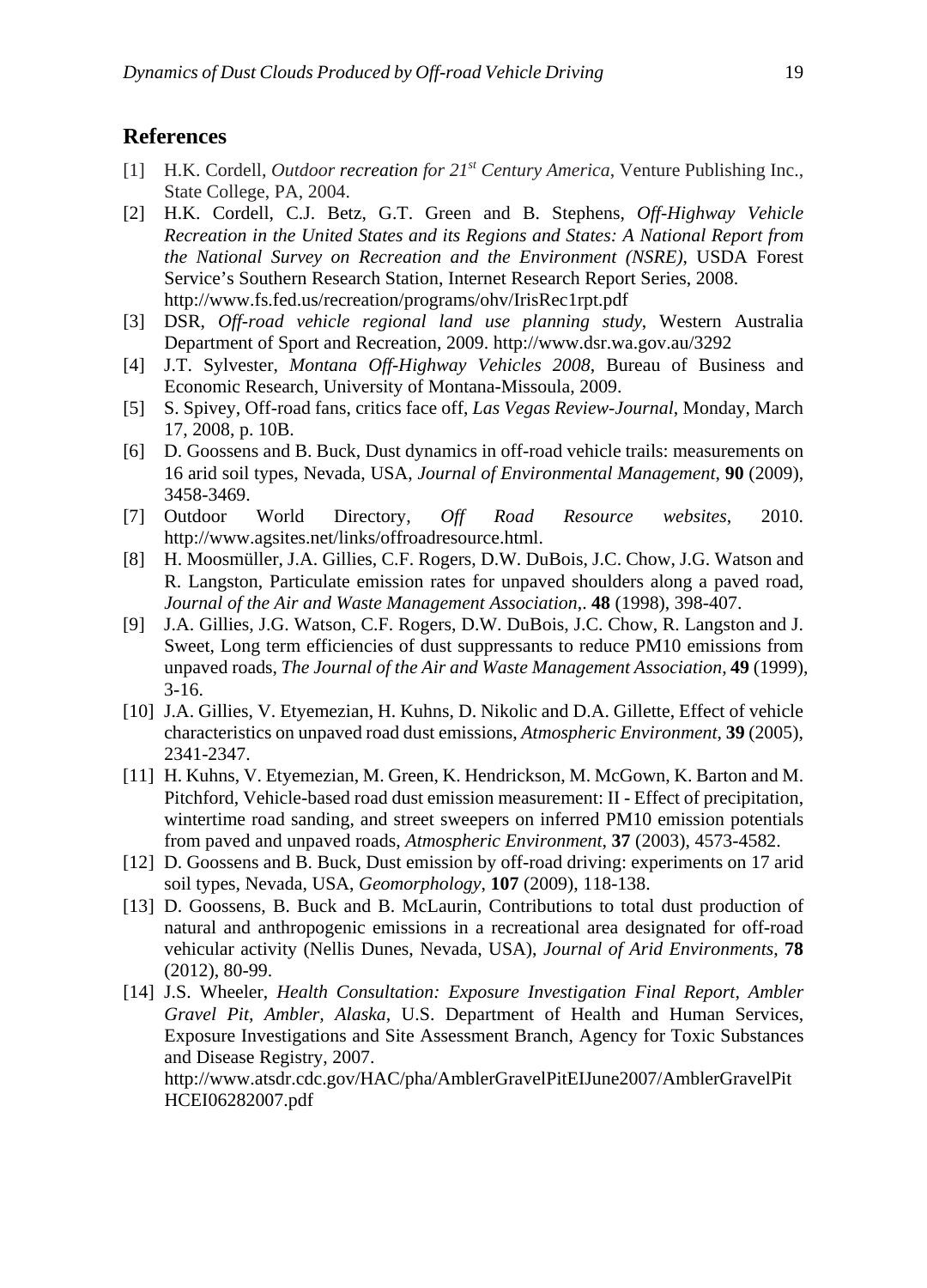- [15] USEPA, Cle*ar Creek Management Area Asbestos Exposure and Human Health Risk Assessment*, U.S. Environmental Protection Agency, San Francisco, CA, 2008. http://www.epa.gov/Region09/toxic/noa/clearcreek/
- [16] G. Lytle and C. Woo, C., *Asbestos Exposure and Human Health Risk Assessment, Asbestos Air Sampling, Conducted September 27th through 29th, 2005, Clear Creek Management Area, California: Adult and Child Exposures*, CH2M HILL Final Technical Memorandum, 2007. http://www.epa.gov/region9/toxic/noa/clearcreek/pdf/CCMA\_HHRA-tech-memo09- 05.pdf
- [17] P.E. Padgett, D. Meadows, E. Eubanks and W.E. Ryan, Monitoring fugitive dust emissions from off-highway vehicles traveling on unpaved roads and trails using passive samplers, *Environmental Monitoring and Assessment,* **144** (2008), 93-103.
- [18] Q. Jia, N. Al-Ansari and S. Knutsson, Estimation of road dust using BSNEs, *Natural Science*, **5** (2013), 567-572.
- [19] Q. Jia, Y. Huang, N. Al-Ansari and S. Knutsson, Dust emission from unpaved roads in Luleå, Sweden, *Journal of Earth Sciences and Geotechnical Engineering*, **3** (2013), 1-13.
- [20] H. Kuhns, V. Etyemezian, D. Landwehr, C. MacDougall, M. Pitchford and M. Green, Testing re-entrained aerosol kinetic emissions from roads (TRAKER): a new approach to infer silt loading on roadways, *Atmospheric Environment*, **35** (2001), 2815-2825.
- [21] D.R. Fitz, K. Bumiller, V. Etyemezian, H. Kuhns and G. Nikolich, Measurement of PM10 emission rates from roadways in Las Vegas, Nevada using a SCAMPER mobile platform with real-time sensors, *13th Annual Emission Inventory Conference: Transforming Emission Inventories, Meeting Future Challenges Today*. Las Vegas, NV, April 12-14, 2005:

http://www.epa.gov/ttnchie1/conference/ei14/session7/fitz.pdf

- [22] J. Thornburg, J. Kominsky, G. Brown, P. Frechtel, W. Barrett and G. Shaul, A model to predict the breathing zone concentrations of particles emitted from surfaces, *Journal of Environmental Monitoring*, **12** (2010), 973-980.
- [23] A. Jazcilevich, A. Wellens, C. Siebe, I. Rosas, R.D. Bornstein and H. Riojas-Rodríguez, Application of a stochastic vehicular wake erosion model to determine PM2.5 exposure, *Aeolian Research*, **4** (2012), 31-37.
- [24] Y. Mao, J.D. Wilson and J. Kort, Effects of a shelterbelt on road dust dispersion, *Atmospheric Environment*, **79** (2013), 590-598.
- [25] J.M. Veranth, E.R. Pardyjak and G. Seshadri, Vehicle-generated fugitive dust transport: analytic models and field study, *Atmospheric Environment*, **37** (2003), 2295-2303.
- [26] V. Etyemezian, H. Kuhns, J. Gillies, M. Green, M. Pitchford and J. Watson, Vehicle-based road dust emission measurement: I - methods and calibration, *Atmospheric Environment*, **37** (2003), 4559-4571.
- [27] V. Etyemezian, S. Ahonen, D. Nikolic, J. Gillies, H. Kuhns, D. Gillette and J. Veranth, Deposition and removal of fugitive dust in the arid southwestern United States: Measurements and model results, *Journal of the Air & Waste Management Association*, **54** (2004), 1099-1111.
- [28] D. Zhu, H.D. Kuhns, J.A. Gillies, V. Etyemezian, A.W. Gertler and S. Brown, Inferring deposition velocities from changes in aerosol size distributions downwind of a roadway, *Atmospheric Environment*, **45** (2011), 957-966.